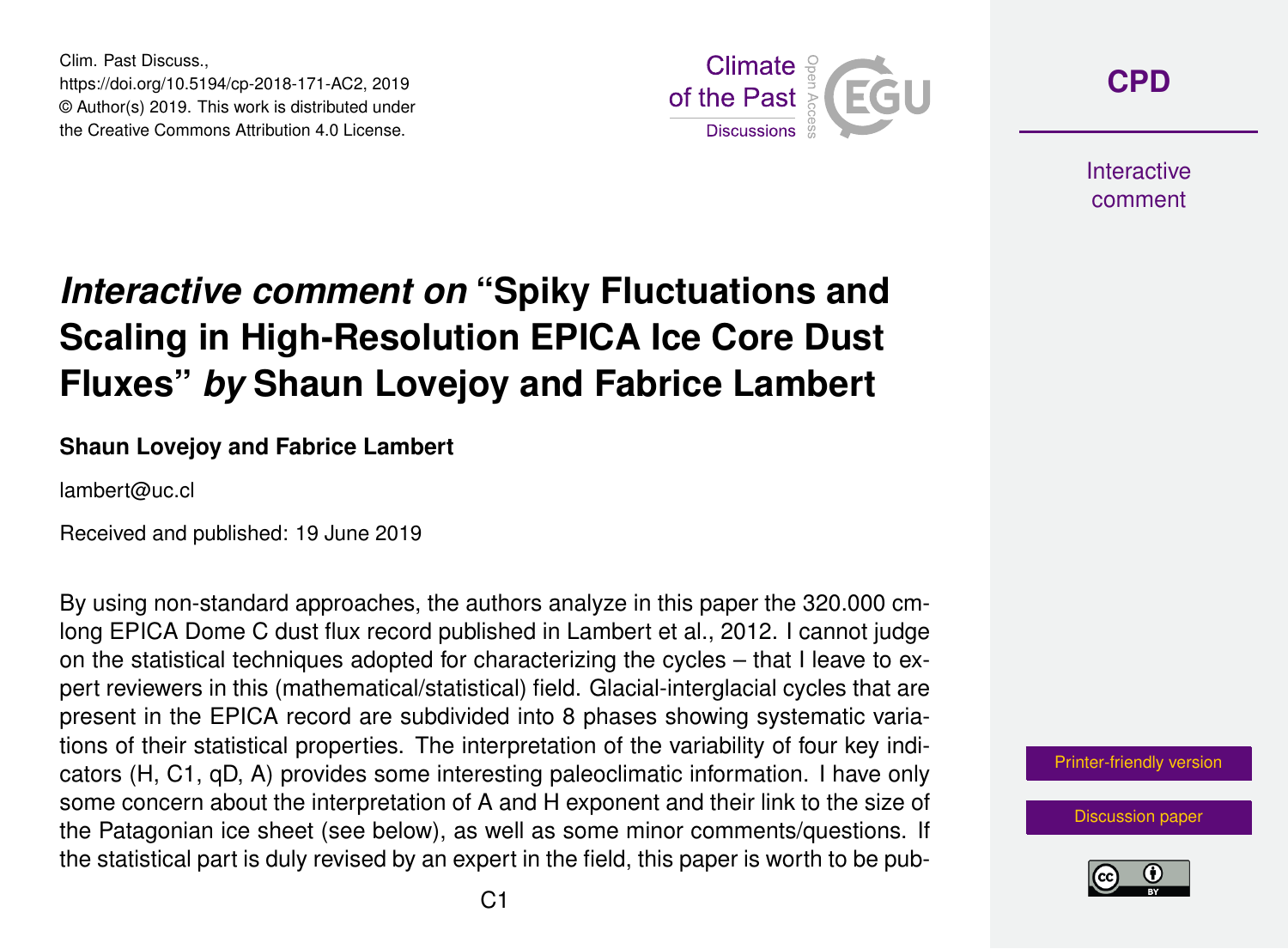lished in CP after some minor revisions. Author Response: Thank you for the positive comments.

 $**$  Page 2, lines 17 to 29: they refer to figure 2 which is (according to the figure caption) redrawn from Lovejoy, 2017 – please reference to that paper in this paragraph. Author Response: Added Page 6, lines 25-27: if you consider every cm of core, also the dust record can be somewhat affected at depth. Is this something which should be mentioned here? Probably not. But keeping this in mind, please re-structure this first sentence and state that you just take published data from Lambert et al., 2012 and discuss them as they are. Author Response: The worsening of the resolution with depth of the dust data is discussed in lines 27-30. In our opinion, the sentence is clear that the dust data is not a product of this publication. Page 7 , line 1: dust CONCENTRATION measurements, please specify. Author Response: Changed to "dust flux measurements" Page 7, lines 1-4: dust production depends on the source "intensity" that includes also the areal extent of the source which is variable depending on the exposed continental shelf. Author Response: Original text changed to "The amount of dust deposited in East Antarctica will depend on the size and vegetation cover of the source region. . ." Page 7, Lines 5-9: dust depositional flux variability is also related to the hydrological cycle at low frequencies.. and to temperature. . .this explains the high correlation between dust and stable isotopes in ice cores. Please restructure this sentence. Page 7, Lines 8-9: "at high frequency dust deposition variability depends on wind and hydrological cycle": which is the reference for this assumption? Dust concentration/flux depends on the hydrological cycle at different timescales. . . And wind (transport) influences mostly size rather than concentration. I think the sentence " at high frequency dust deposition variability depends on wind and hydrological cycle" is more a conclusion of your study, as written in lines 17-20, page 13 "At higher frequencies. . .[. . .] . . .dust deposition in Antarctica will be more sensitive to temporary atmospheric disturbances in the winds and hydrological cycle" Page 7, Lines 9-10: As above, the sentence "..a single peak within a low background may reflect short-term atmospheric disturbance like drought over South America or **[CPD](https://www.clim-past-discuss.net/)**

**Interactive** comment

[Printer-friendly version](https://www.clim-past-discuss.net/cp-2018-171/cp-2018-171-AC2-print.pdf)

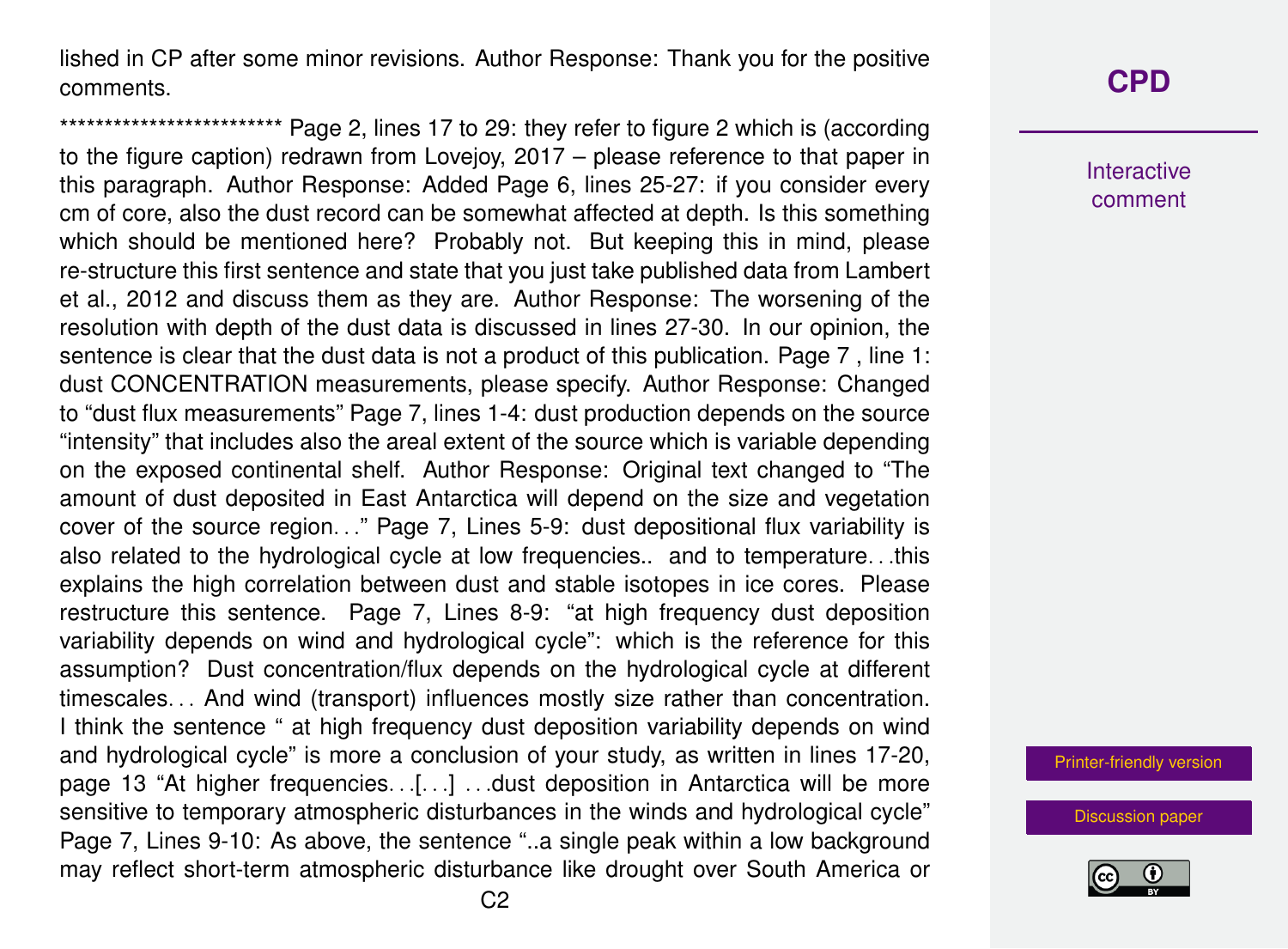low precipitation over the S.Ocean..." is more a conclusion of your work rather than a literature assumption. But in any case, why not an eruption? Why not an impurity (contamination) within the core? And at depth, why not a level where particles aggregates are present and to some extent perturb the signal? Is it certain that every spike registered in the core represents a climatic signal? It would be a huge work to analyze every sample where dust levels are above background, but I feel confident that many of these spikes can be attributed to these causes. Author Response: Indeed, this sentence contains some results from our analyses. We have changed these sections to "High and low frequency variability in the dust flux record is likely driven by different processes. For examples, dust source conditions related to glaciers and vegetation cover may not have influenced high frequency variability due to their relatively slow rate of change. On the other hand, volcanic eruption or extreme events related to the hydrological cycle may produce high-frequency signals in the record." Indeed, analyzing every sample of the EPICA Dome C Continuous Flow Analysis data was a huge task and took F. Lambert over 2 years during his PhD. But thanks to this work we can be sure that most contamination peaks were cut out of the signal. Large volcanic eruptions usually saturated the dust signal and were cut out as well, but smaller more distant eruptions may produce a particle peak similar to a climatic event. Since we didn't check each dust peak for a corresponding sulphate peak, we have added in the text volcanoes as another possible high-frequency contributor. Aggregates did change the size distribution in the data quite a bit, but not the particle count. And since the dust flux record used here is a merged signal of particle concentrations and Ca and nssCa data, we feel confident that dust aggregates did not produce any sharp peaks. Page 10, line 22: replace "compares" with "compare" Author Response: Corrected From Page 11, line 31, to page 12, line 24: the whole paragraph is very interesting as figure 12 is also interesting. But with so many acronyms or indices, would it be possible to write for example "DRIFT" over the first plot (H), "SPIKINESS" over the second (C1) . . .etc? And also, maybe draw a horizontal arrow in each plot, going from right to left with "TIME" written on it. And why not, close to each number 1,2,3. . . the informal

### **[CPD](https://www.clim-past-discuss.net/)**

**Interactive** comment

[Printer-friendly version](https://www.clim-past-discuss.net/cp-2018-171/cp-2018-171-AC2-print.pdf)

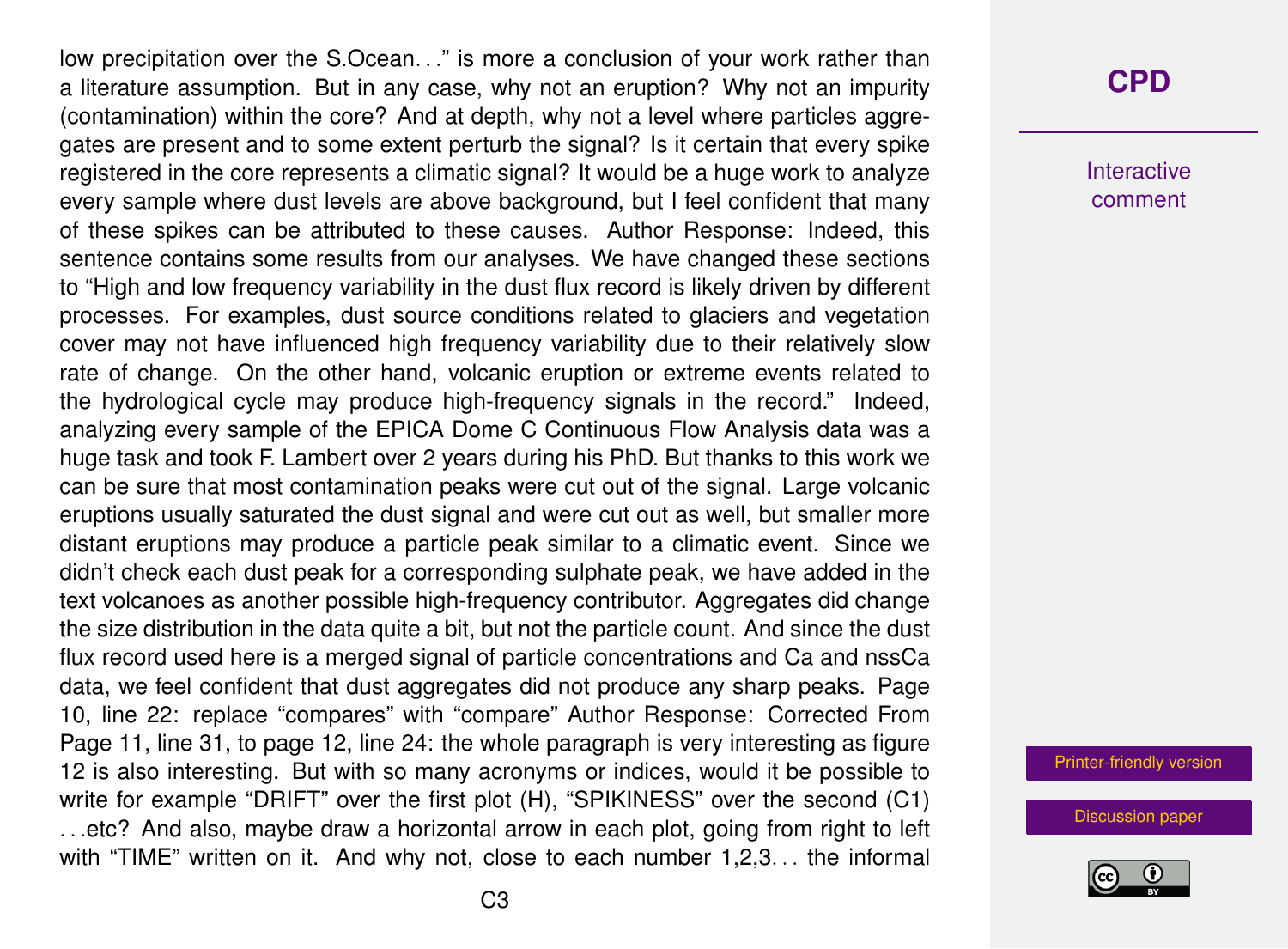name of the phase ("interglacial", "glacial maximum",....)? This just for clarification, and for helping this figure to give an immediate message to the reader; I think this is one of the most important figures in the paper, so put it into value. Author Response: We have followed the suggestions and updated the plot. Page 12, lines 26-29: I would not say that the precise climate significance of dust flux is hard to nail down. Rather, maybe you can find an elegant way to say that dust fluxes result from several synergic variables and dust flux alone does not allow distinguishing the contribution of each of these variables in detail. Author Response: We agree and changed this sentence to "First, their dynamical interpretation is not unambiguous: because they depend on temperature, wind, and precipitation, and so are holistic climate indicators, dust flux variability is hard to attribute to a specific process." Page 13, lines 5-8: is the broadness of the peak really indicating irregularities of the eccentricity-forced Milankovitch cycles or, as I think, you probably mean it is indicating the irregularities in the continental response, including sea level change and shelf exposure, vegetation, glacial activity. . .and so on? Author Response: Correct, we changed this to "The broadness of this peak already indicates the irregularity of the Earth system response to the eccentricity-forced orbital cycles." Page 13 lines 15 to 20: this is an important consideration and conclusion of this paper that needs to be hemphasized a bit more. Author Response: We expanded the corresponding section in the conclusion and added a sentence in the abstract. Page 14, lines 1-2: after saying on page 12 that it is complicated to associate the dust flux increase or decrease to one variable, you are now associating high dust supply during phases 6-7 to the size of the Patagonian ice cap. That is not correct, first of all because dust influx to Antarctica does not depend solely on source production. Yet, even considering only dust availability at the source (source production), and only solely glacial dust sources, then you must consider that dust production is not one-to-one related to the size of the Patagonian ice sheet, but to the intensity of all glacial and periglacial processes potentially involved in dust production, which change in time, of course. Therefore, not only glacial processes related to the size of the ice sheet (involving erosional processes related to the movement of

#### **[CPD](https://www.clim-past-discuss.net/)**

**Interactive** comment

[Printer-friendly version](https://www.clim-past-discuss.net/cp-2018-171/cp-2018-171-AC2-print.pdf)

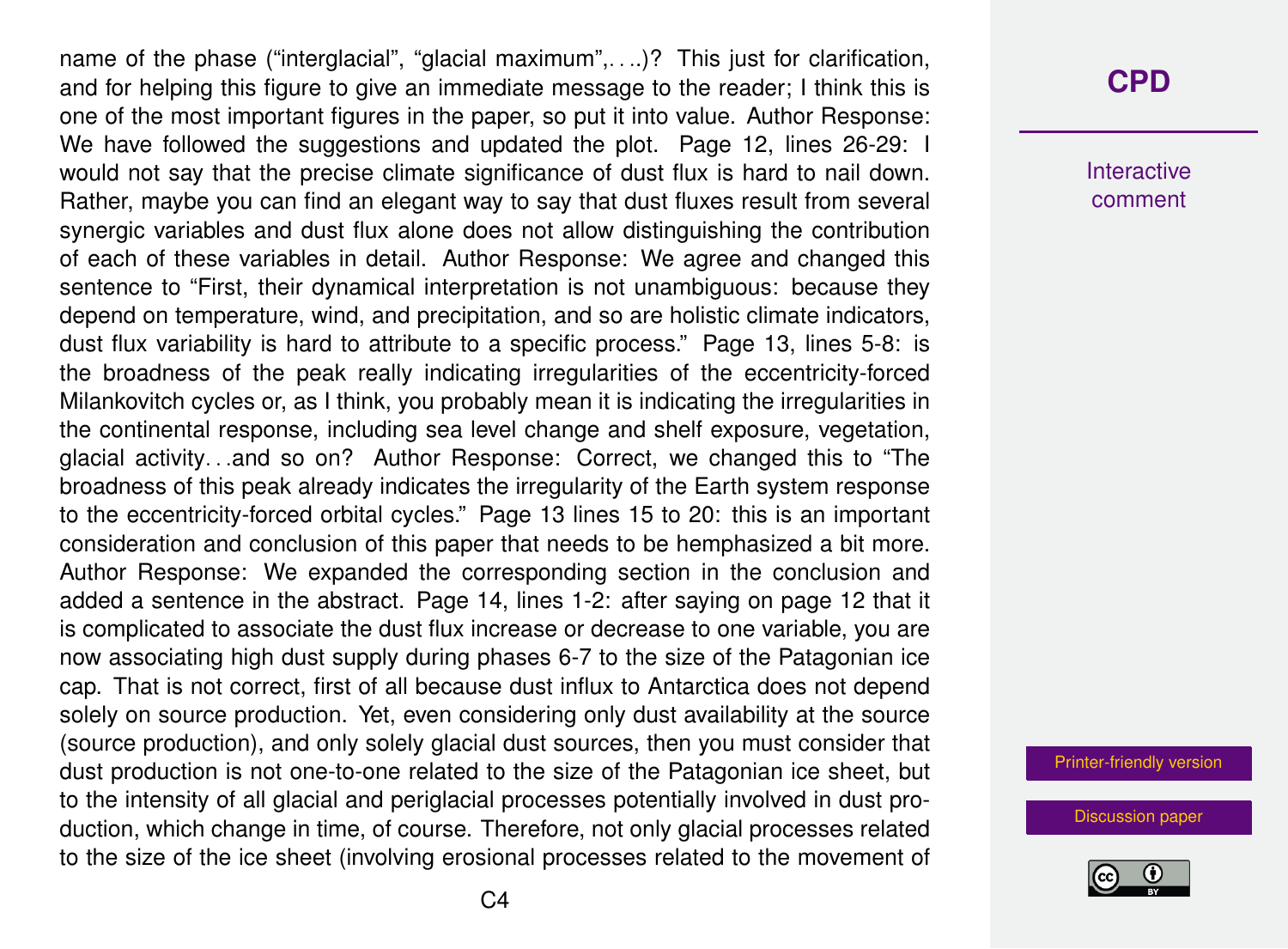ice and pressure on the underlying surface leading to great amounts of erosion) are involved. Also transport and deposition of glacial debris and formation of tills, outwash sediments (glacio-fluvial process), glaciolacustrine deposits, glacioeolian deposits, can act as dust sources; in addition, dust can derive also from periglacial processes related to nivation, frost action, mass wasting, fluvial processes and eolian processes that are enhanced by freeze drying of surface sediments, scarce vegetation cover and exposure to strong winds. So I think it is too simplistic to relate the A and H exponent to the size of the Patagonian ice sheet. . . please consider the possibility to relate these indices to the intensity of glacial and periglacial processes in South America. Author Response: We agree that was too simplistic and we removed that passage from the abstract. We have changed that section to "The higher amplitudes in phases 6 and 7 indicates that dust supply became abundant then. Since the Argentinean continental shelf was still submerged at that moment and the outwash plains not yet fully extended, the higher dust emissions may have been due to a transformation in vegetation cover about 30 kyr after glacial inception, possibly accompanied by changes in glacial and periglacial processes in the Andes." About interpretation of C1 and qD exponents, related to short-term events. You cite possible short-term disturbances in the atmosphere. Why you do not consider volcanic eruptions? Probably because of the short-term atmospheric disturbance of these events? Or because you do not have a corresponding sulphate signal in the core? Please clarify introducing one or more sentences before the conclusion paragraph. Author Response: Identifying volcano eruptions using the sulphate record alone is tricky because many large sulphate peaks do not have a corresponding dust peak. This means that even if you do have matching dust and sulphate peaks, it could be an eruption or a coincidence. Unfortunately, tephras in the EDC ice core were measured only at very low resolutions to get an idea about eruption frequencies, and we do not have that data available to unequivocally identify single events. But you are right, this means we cannot exclude volcanoes. A paragraph was added explaining this. " "Finally, we could mention volcanoes. Volcano eruptions usually saturated the dust measuring device and were mostly cut

#### **[CPD](https://www.clim-past-discuss.net/)**

**Interactive** comment

[Printer-friendly version](https://www.clim-past-discuss.net/cp-2018-171/cp-2018-171-AC2-print.pdf)